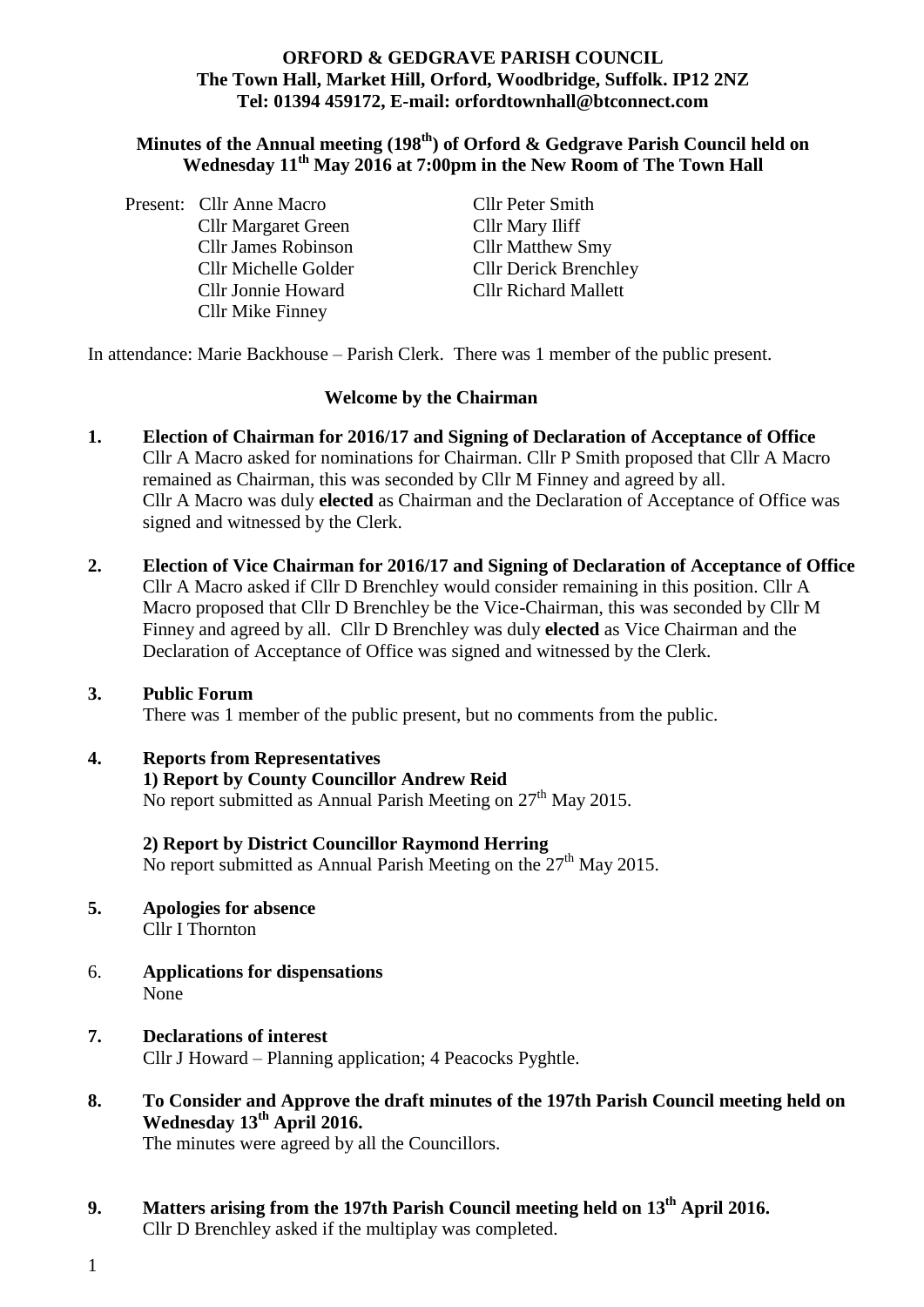Cllr A Macro commented that the multiplay is completed, but there was just a question relating to the finished wetpour, as wooden sides had been used which is not the same as the existing finish of concrete.

### **Clerk to contact Sovereign regarding the wetpour.**

### **10. Treasurer's report**

# **10.1. Cheques and balances from 1st – 31st March 2016.**

The Council received, noted and approved the cheques and balances from  $1<sup>st</sup>$  March – 31<sup>st</sup> March 2016. Cllr M Finney asked about the cost of the defibrillator service.

Cllr P Smith replied that the Co-op has given us £100 donation towards the placement and the service of the defibrillator.

#### **10.2. Section 1 & 2 of the Audit Plan**

Cllr A Macro reported that this paperwork will be presented to Heelis & Lodge whom are the internal auditors. All the figures that are within the paperwork are approved at previous meetings and have been written by the Treasurer and the Clerk. Everyone has a copy of the Section 1 – Annual Governance Statement and Section 2 – Accounting Statements. Cllr A Macro added that if there were any questions the Treasurer would be more than happy to answer them.

All the Councillors agreed both Section 1 and 2.

#### **10.3. Parish Council Insurance Renewal**

Cllr A Macro said that the Parish Council is now ending a three year agreement with the insurance company and the Clerk has been collating quotes for the next year.

The Clerk announced that we had four quotes:

Community Action Suffolk - £794.97

Aviva - £712.58

Hiscox - £678.64

Ecclesiastical - £646.32 (Three year agreement cost £614.00)

Cllr M Iliff wondered if this Policy covers us to use our own preferred Solicitor should a legal case arise.

It was agreed to use Ecclesiastical pending the response re the use of Solicitor.

#### **Clerk to contact Came & Company**

### **11. Planning report**

### **DC/16/1361/FUL – Plot 2C, Ralph Brinkley's Yard, Orford Quay**

This was a request to erect a softwood, ship lap boarded, dinghy storage shed sized 8m x 3.5m x 2.5m high, (above existing concrete piers). The shed to have sloping felt roofing or plywood above and to have double doors at front and removable steps to the side access. The whole to be painted black.

The Councillors had no objection to this proposal.

#### **DC/16/1542/FUL – 118-119 Castle Hill, Orford**

This was a request to demolish existing outbuilding, replacing it with a new building to provide guest accommodation.

Cllr J Howard commented that this is to be a slightly larger building than the existing one; this will provide guest accommodation.

Cllr M Green reported that the parking area there is very small, and the drive comes out onto a narrow road.

Cllr J Howard said that the parking area was not due to change.

The Councillors suggested that this comment be made in our reply to SCDC, otherwise they had no objection to this proposal.

### **DC/16/1604/FUL – 4 Peacocks Pyghtle, Orford**

This was a request to erect a two storey side extension.

Cllr J Howard commented that this was to provide an additional bedroom, cloak room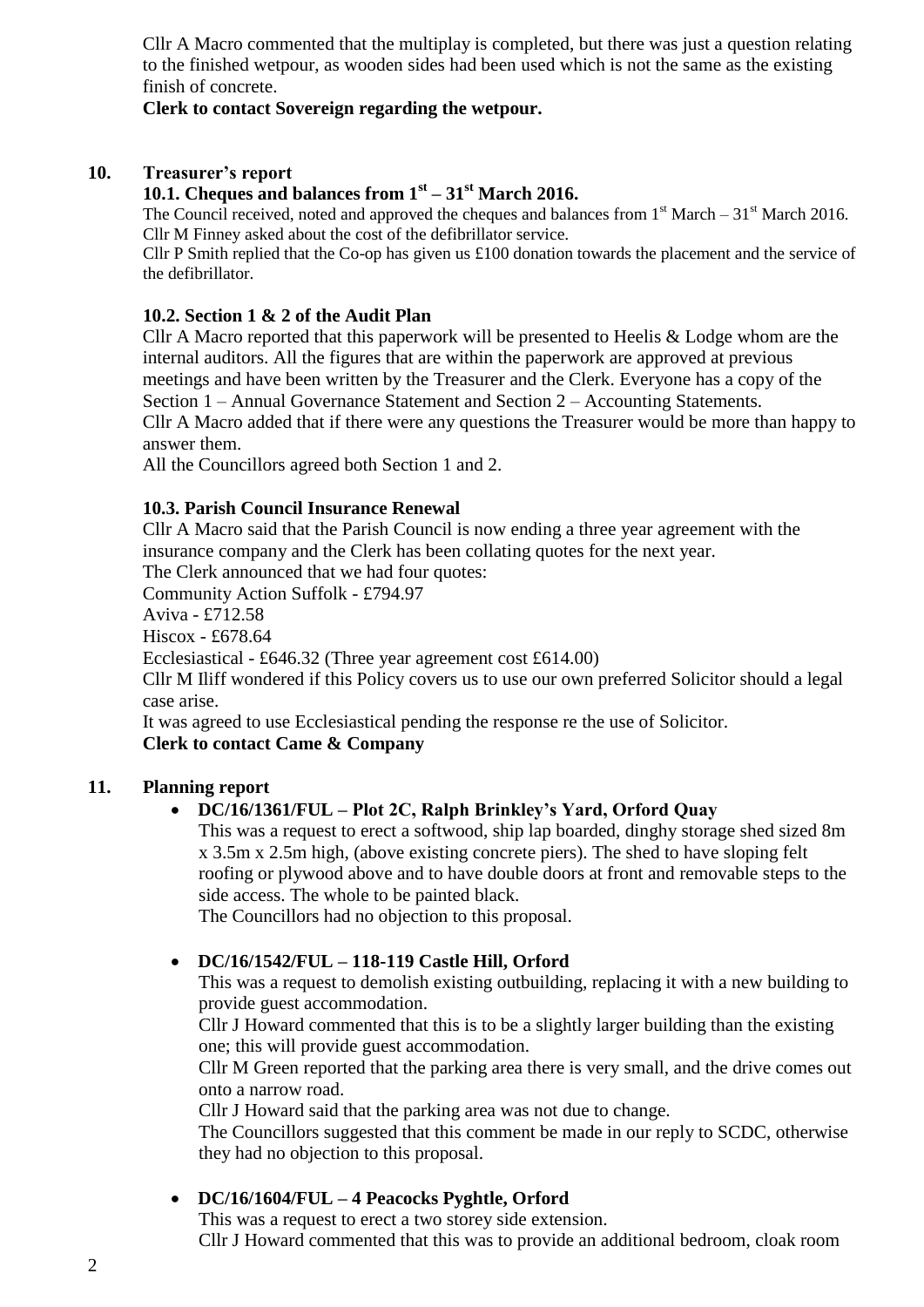and a utility room. The Councillors had no objection to this proposal.

### **Planning Notifications**

#### **12. Parish Council Business**

#### **12.1 Renewal of preferred contractors.**

Cllr A Macro suggested that we continue to use Mark Thacker as a handyman for the Parish Council. This was agreed by all the Councillors.

It was felt that as Suffolk Coastal Services took several weeks to complete the work, Elite tree services should be contacted to arrange a meeting, and discuss what work they are able to undertake. Cllr M Finney proposed that we should meet with Elite Tree Services, this was seconded by Cllr J Robinson and agreed by all.

#### **Clerk to contact Elite tree services to arrange a meeting.**

#### **12.2 Parish Council Representatives on outside bodies.**

Cllr A Macro asked if Cllr M Finney would continue to be the Parish Council representative on the AOEP committee.

Cllr A Macro suggested that the Recreation Ground Management Committee representatives should be Cllr D Brenchley, Cllr M Smy, Cllr M Green and Cllr A Macro. This was agreed by all the Councillors.

#### **12.3 Marquee on the recreation ground**

Cllr A Macro reported that at a meeting with Mrs Grogono they had been informed that they have decided to go to a different field and not use the Recreation Ground for their wedding marquee.

#### **12.4 Quotes for the recreation ground lights**

The Clerk reported that she had been in touch with five different companies and had still only received one quote to replace the two broken lights on the recreation ground track. Cllr A Macro suggested as it was lighter in the evenings, we should still wait for another quote before we commit to having the light fixed.

This was agreed by all.

# **12.5 Queen's Birthday celebration – 11th June 2016**

Cllr A Macro reported that a small committee had been arranged to help with the Street Party. Various people have offered to help; Pump Street Bakery is to organise the BBQ; Lisa Marie Trinder has agreed to bring her ice cream cart; Mr Edgerton is to organise the music; Sir Edward Greenwell is to sponsor the craft table, etc.

At the last meeting it was agreed to provide the village children less than 11 years of age with a commemorative coin; the committee has offered to gain funding so that the children should have a mug as well; they intend to order 100 mugs. All the Councillors agreed with this, if funding could be found.

### **13. Correspondence**

#### **Orwell Housing**

Cllr A Macro mentioned that a phone call had been received in the office regarding 2 vacant bungalows in Barons Meadow. There is very little interest in these bungalows at the moment as they have a section 106 on them (local connection) and they need to be over 60 years old. Could we pass the word around the village to see if they can be filled.

#### **M Pearce –parking in Broad Street**

Cllr A Macro read out an email from M Pearce regarding the issue of parking in Broad Street.